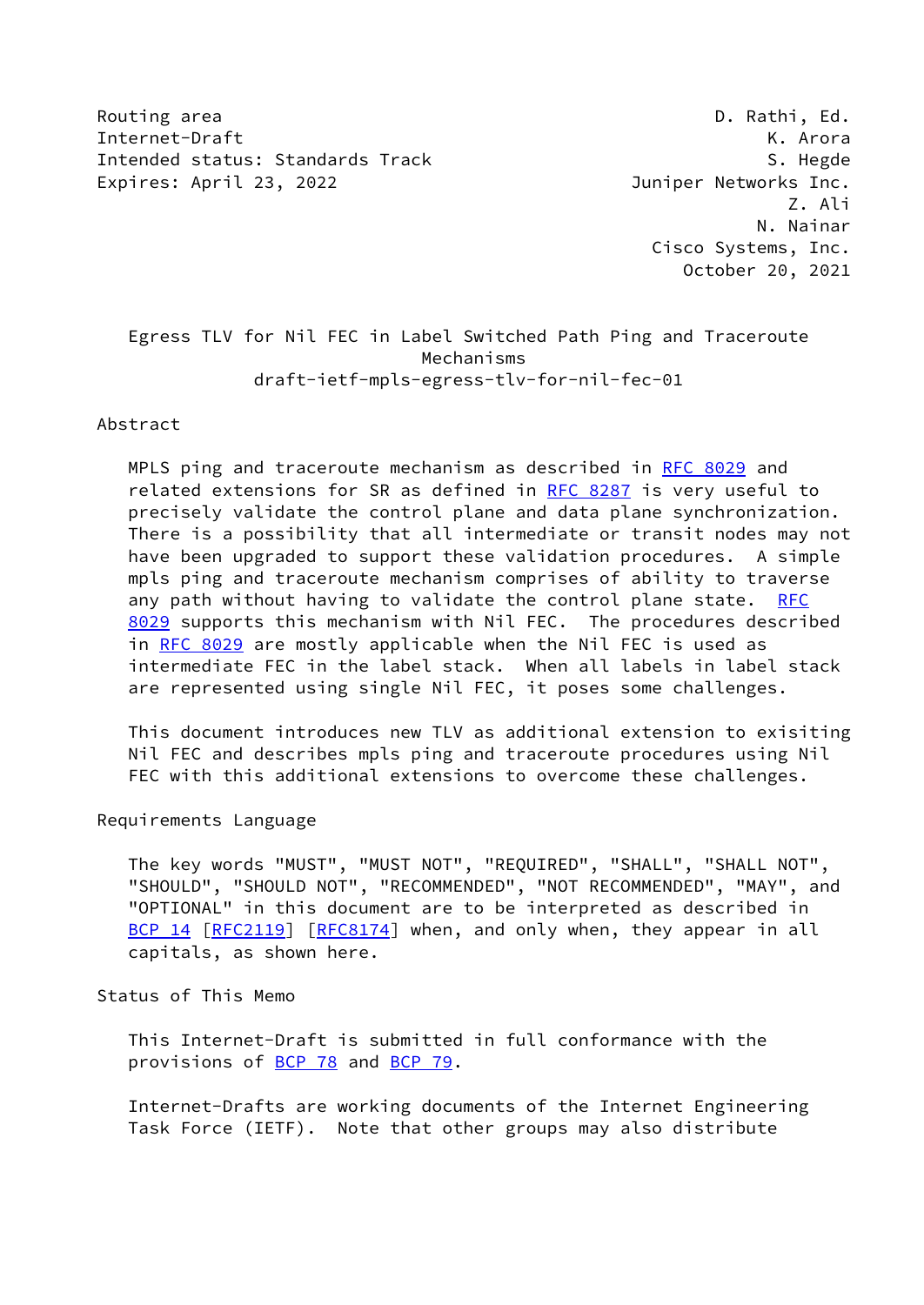Rathi, et al. Expires April 23, 2022 [Page 1]

## Internet-Draft Egress TLV for Nil FEC October 2021

 working documents as Internet-Drafts. The list of current Internet- Drafts is at<https://datatracker.ietf.org/drafts/current/>.

 Internet-Drafts are draft documents valid for a maximum of six months and may be updated, replaced, or obsoleted by other documents at any time. It is inappropriate to use Internet-Drafts as reference material or to cite them other than as "work in progress."

This Internet-Draft will expire on April 23, 2022.

described in the Simplified BSD License.

Copyright Notice

 Copyright (c) 2021 IETF Trust and the persons identified as the document authors. All rights reserved.

This document is subject to **[BCP 78](https://datatracker.ietf.org/doc/pdf/bcp78)** and the IETF Trust's Legal Provisions Relating to IETF Documents [\(https://trustee.ietf.org/license-info](https://trustee.ietf.org/license-info)) in effect on the date of publication of this document. Please review these documents carefully, as they describe your rights and restrictions with respect to this document. Code Components extracted from this document must include Simplified BSD License text as described in Section 4.e of the Trust Legal Provisions and are provided without warranty as

Table of Contents

| Egress TLV $\ldots \ldots \ldots \ldots \ldots \ldots \ldots \ldots$<br>3.<br>4.<br>Sending Egress TLV in MPLS Echo Request<br>4.1.<br>4.2. Receiving Egress TLV in MPLS Echo Request<br>5.<br>6.<br>7.1.<br>9.<br>Normative References<br>9.1.<br>9.2. Informative References<br>Authors' Addresses |  | $\overline{3}$  |
|------------------------------------------------------------------------------------------------------------------------------------------------------------------------------------------------------------------------------------------------------------------------------------------------------|--|-----------------|
|                                                                                                                                                                                                                                                                                                      |  | $\overline{4}$  |
|                                                                                                                                                                                                                                                                                                      |  | $\overline{4}$  |
|                                                                                                                                                                                                                                                                                                      |  | $\overline{5}$  |
|                                                                                                                                                                                                                                                                                                      |  | $\overline{5}$  |
|                                                                                                                                                                                                                                                                                                      |  | $\underline{6}$ |
|                                                                                                                                                                                                                                                                                                      |  | $\mathbf{I}$    |
|                                                                                                                                                                                                                                                                                                      |  | $\overline{1}$  |
|                                                                                                                                                                                                                                                                                                      |  | $\mathbf{I}$    |
|                                                                                                                                                                                                                                                                                                      |  | $\mathbf{I}$    |
|                                                                                                                                                                                                                                                                                                      |  | 8               |
|                                                                                                                                                                                                                                                                                                      |  | 8               |
|                                                                                                                                                                                                                                                                                                      |  | 8               |
|                                                                                                                                                                                                                                                                                                      |  | 8               |
|                                                                                                                                                                                                                                                                                                      |  | 9               |
|                                                                                                                                                                                                                                                                                                      |  | 9               |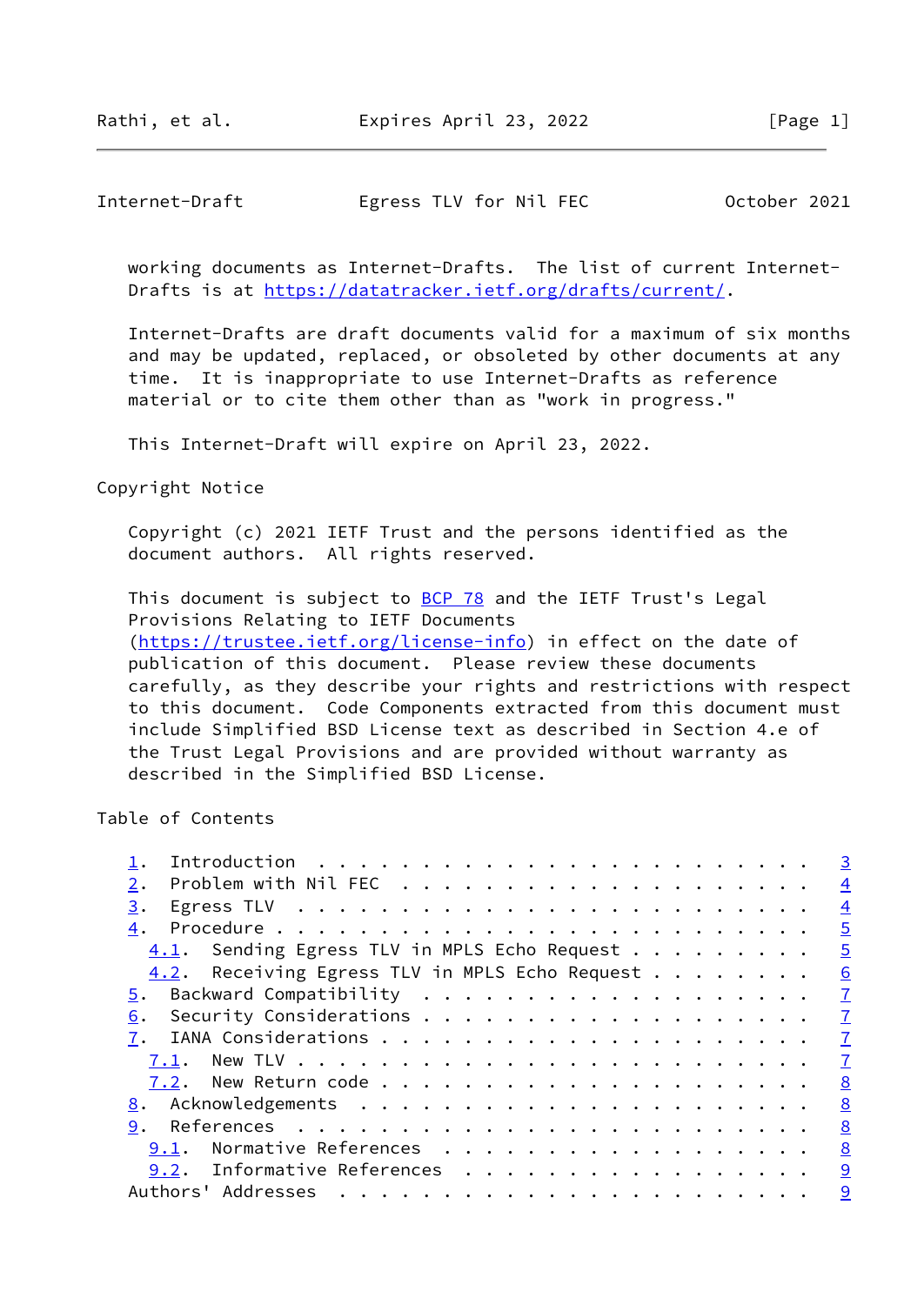Rathi, et al. Expires April 23, 2022 [Page 2]

<span id="page-2-1"></span>Internet-Draft Egress TLV for Nil FEC October 2021

### <span id="page-2-0"></span>[1](#page-2-0). Introduction

 Segment routing supports the creation of explicit paths using adjacency- sids, node-sids, and anycast-sids. In certain usecases, the TE paths are built using mechanisms described in [\[I.D-ietf-spring-segment-routing-policy](#page-8-4)] by stacking the labels that represent the nodes and links in the explicit path. When the SR-TE paths are built by the controller, the head-end routers may not have the complete database of the network and may not be aware of the FEC associated with labels that are used in the label stack. A very useful Operations And Maintenance (OAM) requirement is to be able to ping and trace these paths. A simple mpls ping and traceroute mechanism comprises of ability to traverse the SR-TE path without having to validate the control plane state.

MPLS ping and traceroute mechanism as described in [[RFC8029\]](https://datatracker.ietf.org/doc/pdf/rfc8029) and related extensions for SR as defined in [\[RFC8287](https://datatracker.ietf.org/doc/pdf/rfc8287)] is very useful to precisely validate the control plane and data plane synchronization. It also provides ability to traverse multiple ECMP paths and validate each of the ECMP paths. Use of Target FEC requires all nodes in the network to have implemented the validation procedures. All intermediate nodes may not have been upgraded to support validation procedures. In such cases, it is useful to have ability to traverse the paths using ping and traceroute without having to obtain the Forwarding Equivalence Class (FEC) for each label. [[RFC8029](https://datatracker.ietf.org/doc/pdf/rfc8029)] supports this mechanism with FECs like Nil FEC and Generic FEC.

 Generic IPv4 and IPv6 FEC are used when the protocol that is advertising the label is unknown. The information that is carried in Generic FEC is the IPv4 or IPv6 prefix and prefix length. Thus Generic FEC types perform an additional control plane validation. But the details of generic FEC and validation procedures are not very detailed in the [\[RFC8029](https://datatracker.ietf.org/doc/pdf/rfc8029)]. The use-case mostly specifies inter-AS VPNs as the motivation. Certain aspects of Segment Routing such as anycast SIDs requires clear guidelines on how the validation procedure should work. Also Generic FEC may not be widely supported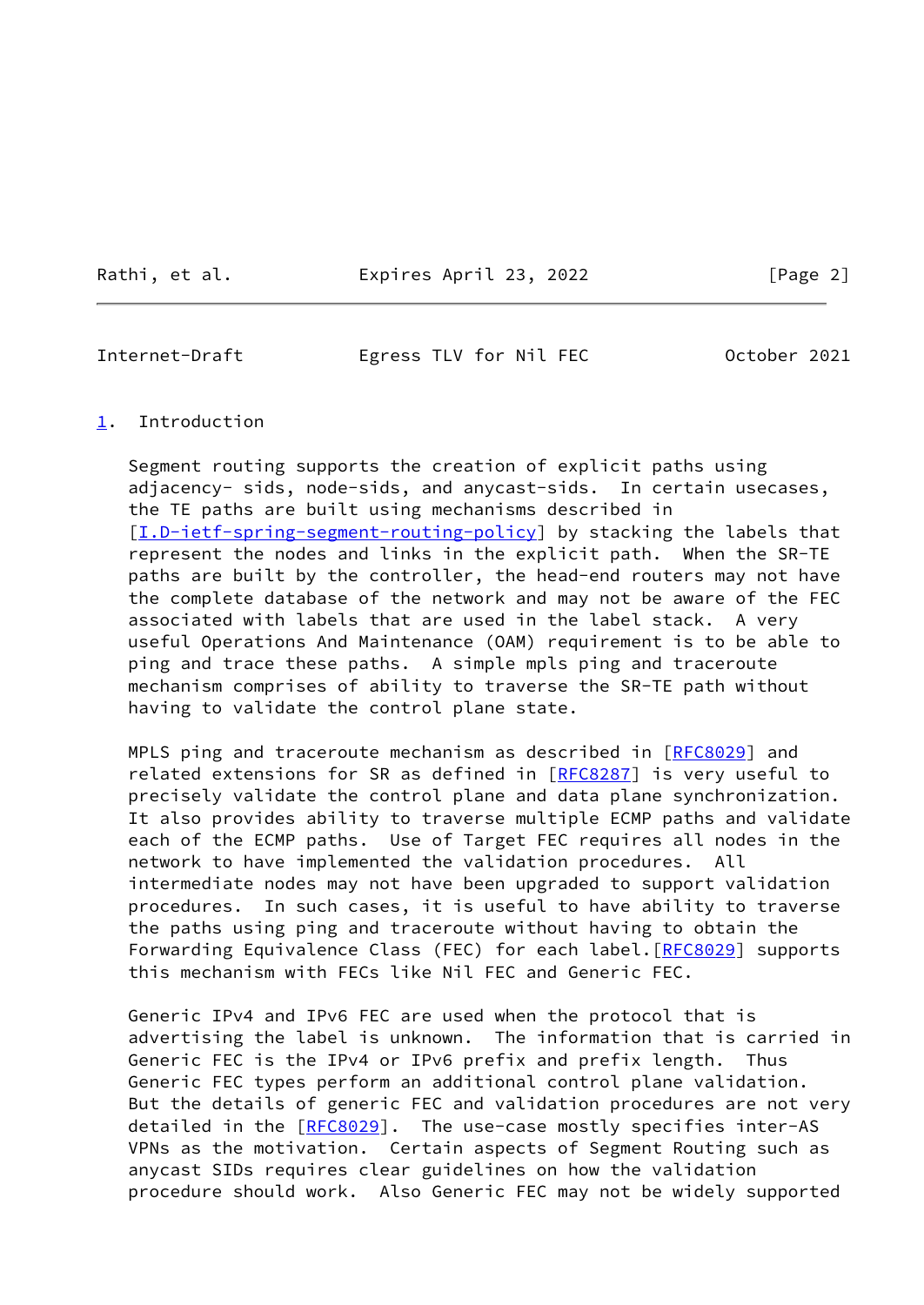and if transit routers are not upgraded to support validation of generic FEC, traceroute may fail. on other hand, Nil FEC consists of the label and there is no other associated FEC information. NIL FEC is used to traverse the path without validation for cases where the FEC is not defined or routers are not upgraded to support the FECs. Thus it can be used to check any combination of segments on any data path. The procedures described in [[RFC8029\]](https://datatracker.ietf.org/doc/pdf/rfc8029) are mostly applicable when the Nil FEC is used where the Nil FEC is an intermediate FEC in the label stack. When all labels in label-stack are represented using single Nil FEC, it poses some challenges.

| Expires April 23, 2022<br>Rathi, et al. | [Page 3] |  |
|-----------------------------------------|----------|--|
|-----------------------------------------|----------|--|

<span id="page-3-1"></span>Internet-Draft Egress TLV for Nil FEC October 2021

[Section 2](#page-3-0) discusses the problems associated with using single Nil FEC in a MPLS ping/traceroute procedure and [Section 3](#page-4-0) and [Section 4](#page-4-1) discusses simple extensions needed to solve the problem.

<span id="page-3-0"></span>[2](#page-3-0). Problem with Nil FEC

 The purpose of Nil FEC as described in [\[RFC8029](https://datatracker.ietf.org/doc/pdf/rfc8029)] is to ensure hiding of transit tunnel information and in some cases to avoid false negatives when the FEC information is unknown.

 This draft uses single NIL FEC to represent complete label stack in MPLS ping/traceroute packet irrespective of number of segments in the label-stack. When router in the label-stack path receives MPLS ping/ traceroute packets, there is no definite way to decide on whether it is the intended egress router since Nil FEC does not carry any information. So there is high possibility that the packet may be mis-forwarded to incorrect destination but the ping/traceroute might still return success.

 To avoid this problem, there is a need to add additional information in the MPLS ping and traceroute packet along with Nil FEC to do minimal validation on egress/destination router and sends proper information to ingress router on success and failure. This additional information should help to report transit router information to ingress/initiator router that can be used by offline application to validate the traceroute path.

 Thus addition of egress information in ping/traceroute packet will help in validating Nil-FEC on each receiving router on label-stack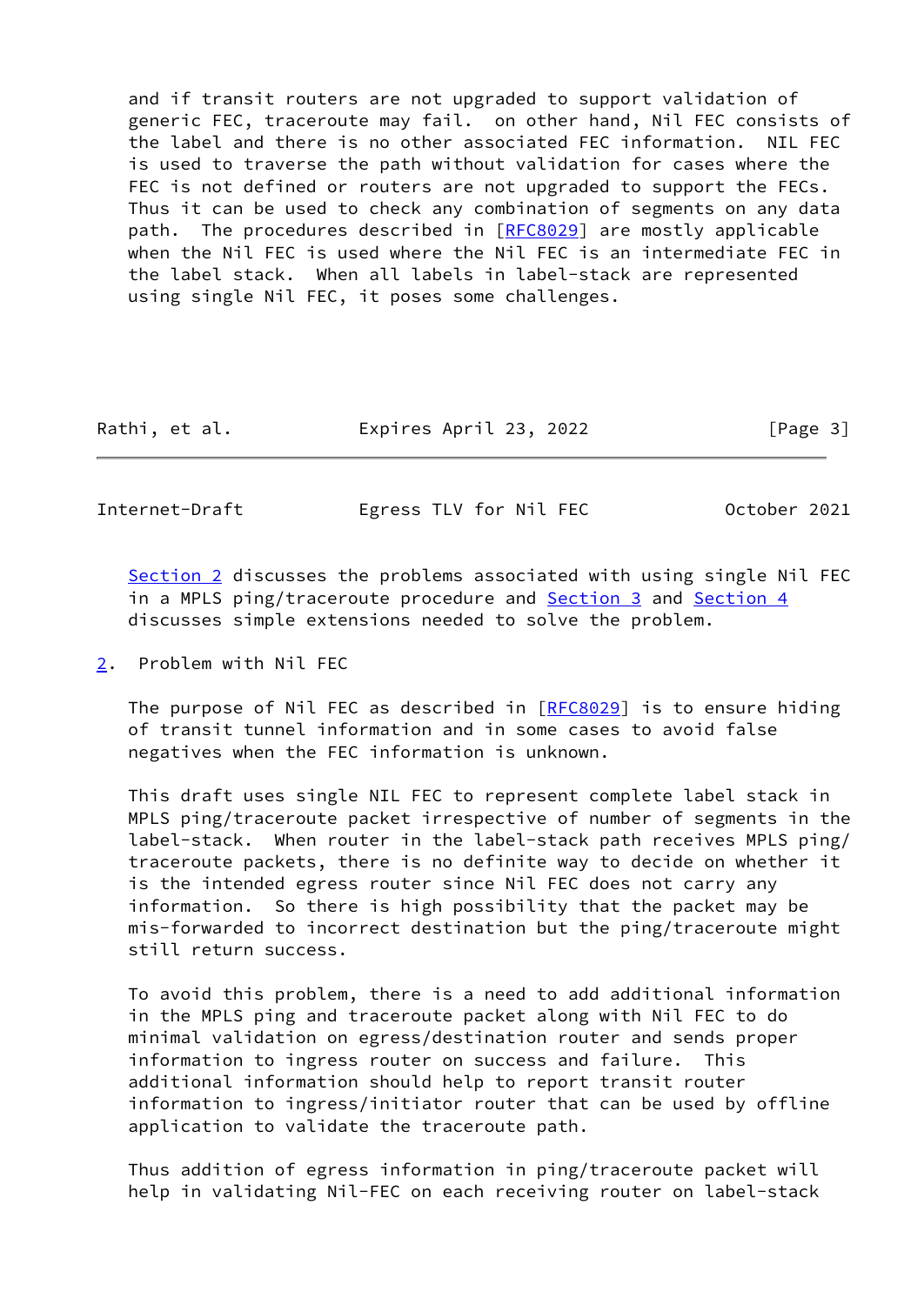path to ensure the correct destination. It can be used to check any combination of segments on any path without upgrading transit nodes.

### <span id="page-4-0"></span>[3](#page-4-0). Egress TLV

 The Egress object is a TLV that MAY be included in an MPLS Echo Request message. Its an optional TLV and should appear before FEC stack TLV in the MPLS Echo Request packet. In case multiple Nil FEC is present in Target FEC Stack TLV, Egress TLV should be added corresponding to the ultimate egress of the label-stack. It can be use for any kind of path with Egress TLV added corresponding to the end-point of the path. Explicit Path can be created using node-sid, adj-sid, binding-sid etc, EGRESS TLV prefix will be derived from path egress/destination and not based on labels used in the path to reach the destination. The format is as specified below:

| Rathi, et al. | Expires April 23, 2022 | [Page 4] |
|---------------|------------------------|----------|
|---------------|------------------------|----------|

<span id="page-4-2"></span>Internet-Draft Egress TLV for Nil FEC October 2021

0 1 2 3 0 1 2 3 4 5 6 7 8 9 0 1 2 3 4 5 6 7 8 9 0 1 2 3 4 5 6 7 8 9 0 1 +-+-+-+-+-+-+-+-+-+-+-+-+-+-+-+-+-+-+-+-+-+-+-+-+-+-+-+-+-+-+-+-+ | Type = TBD1 (EGRESS TLV) | Length | +-+-+-+-+-+-+-+-+-+-+-+-+-+-+-+-+-+-+-+-+-+-+-+-+-+-+-+-+-+-+-+-+ Prefix (4 or 16 octets) +-+-+-+-+-+-+-+-+-+-+-+-+-+-+-+-+-+-+-+-+-+-+-+-+-+-+-+-+-+-+-+-+

Type : TBD1 [\(Section 7.1](#page-7-3))

 Length : variable based on IPV4/IPV6 prefix. Length excludes the length of Type and length field. Length will be 4 octets for IPv4 and 16 octets for IPv6.

 Prefix : This field carries the valid IPv4 prefix of length 4 octets or valid IPv6 Prefix of length 16 octets. It can be obtained from egress of Nil FEC corresponding to last label in the label-stack or SR-TE policy endpoint field [\[I.D-ietf-idr-segment-routing-te-policy](#page-5-2)].

<span id="page-4-1"></span>[4](#page-4-1). Procedure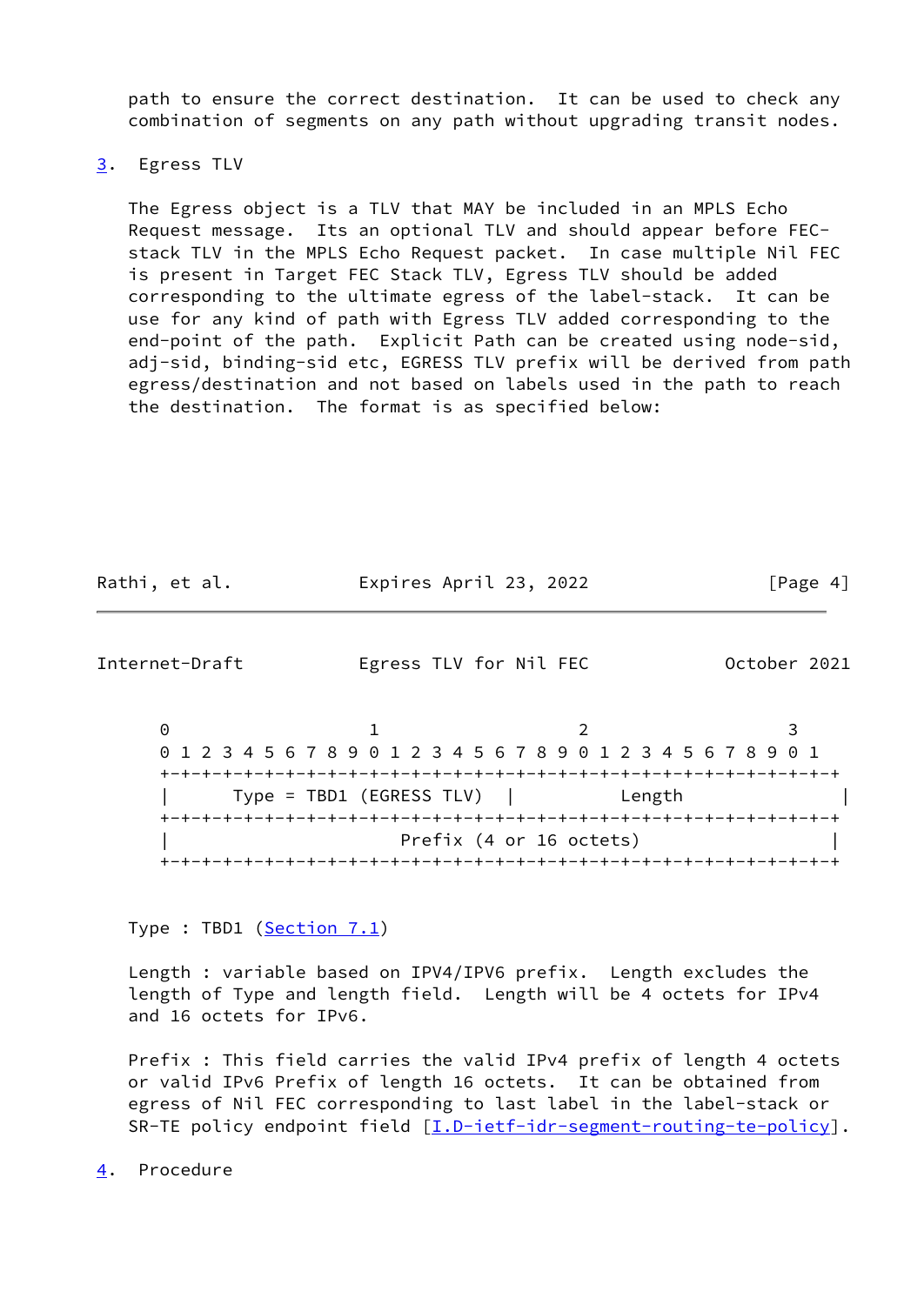This section describes aspects of LSP Ping and Traceroute operations that require further considerations beyond [[RFC8029\]](https://datatracker.ietf.org/doc/pdf/rfc8029).

#### <span id="page-5-0"></span>[4.1](#page-5-0). Sending Egress TLV in MPLS Echo Request

 As stated earlier, when the sender node builds a Echo Request with target FEC Stack TLV, Egress TLV SHOULD appear before Target FEC stack TLV in MPLS Echo Request packet.

Ping

 When the sender node builds a Echo Request with target FEC Stack TLV that contains a single NiL FEC corresponding to the last segment of the SR-TE path, sender node MUST add a Egress TLV with prefix obtained from SR-TE policy endpoint field [\[I.D-ietf-idr-segment-routing-te-policy](#page-5-2)] to indicate the egress for this Nil FEC in the Echo Request packet. In case endpoint is not specified or is equal to 0, sender MUST use the prefix corresponding to last segment of the SR-TE path as prefix for Egress TLV.

#### Traceroute

 When the sender node builds a Echo Request with target FEC Stack TLV that contains a single NiL FEC corresponding to complete segment-list of the SR-TE path, sender node MUST add a Egress TLV with prefix obtained from SR-TE policy endpoint field

| Rathi, et al. | Expires April 23, 2022 | [Page 5] |
|---------------|------------------------|----------|
|               |                        |          |

<span id="page-5-1"></span>Internet-Draft Egress TLV for Nil FEC October 2021

<span id="page-5-2"></span> [I.D-ietf-idr-segment-routing-te-policy] to indicate the egress for this Nil FEC in the Echo Request packet. Some implementations may send multiple NilFEC but it is not really required. In case headend sends multiple Nil FECs the last one should have the egress TLV. When the label stack becomes zero, all Nil FEC TLVs are removed and egress TLV MUST be validated from last Nil FEC In case endpoint is not specified or is equal to 0 ( as in case of color-only SR-TE policy), sender MUST use the prefix corresponding to the last segment endpoint of the SR-TE path i.e. ultimate egress as prefix for Egress TLV.

 ----R3----  $/ (1003)$  $(1001)$  /  $(1005)$   $(1007)$ R1----R2(1002) R5----R6----R7(prefix X)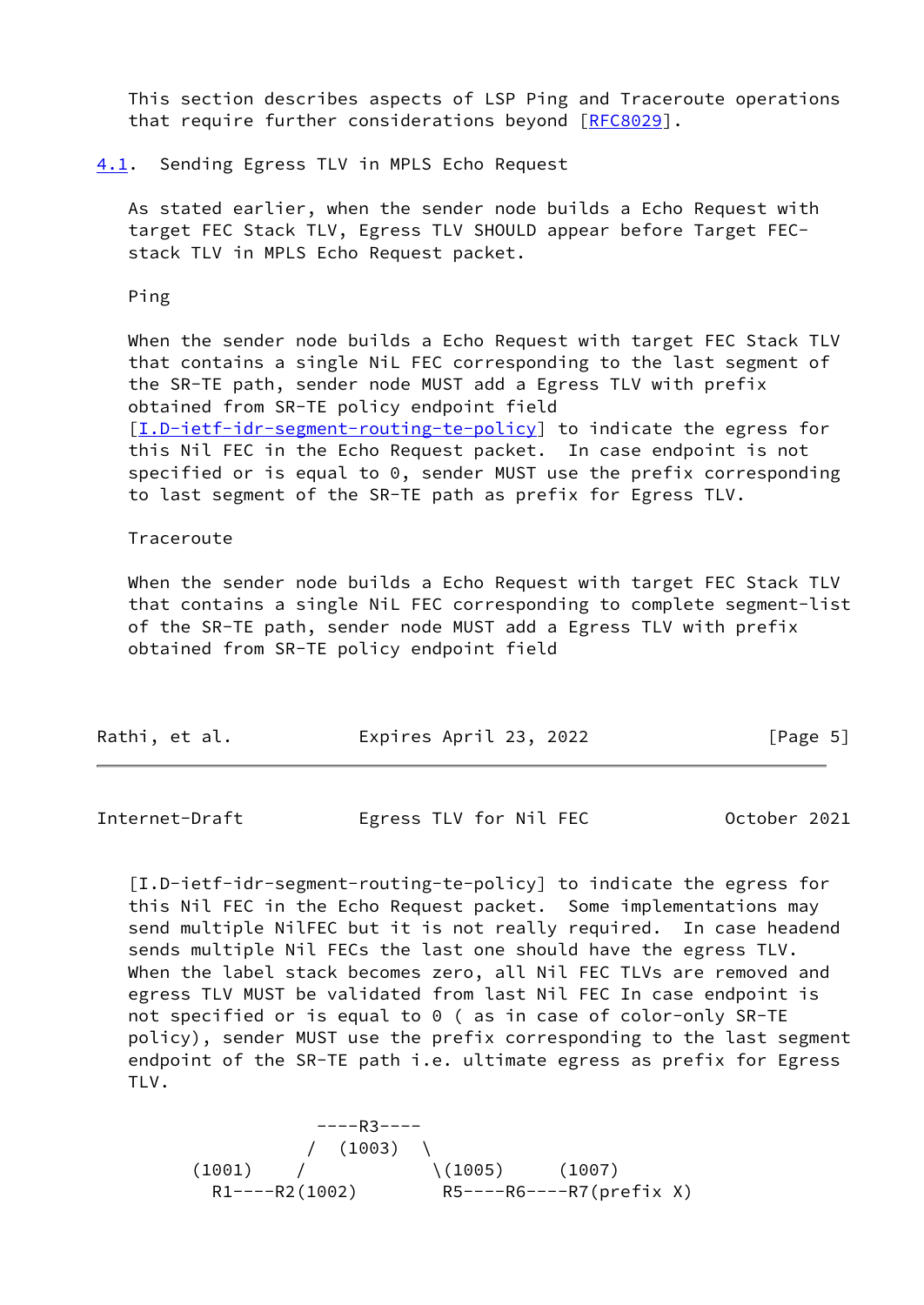

 Consider the SR-TE policy configured with label-stack as 1002, 1004 , 1007 and end point/destination as prefix X on ingress router R1 to reach egress router R7. Segment 1007 belongs to R7 that has prefix X locally configured on it.

 In Ping Echo Request, with target FEC Stack TLV that contains a single NiL FEC corresponding to 1007, should add Egress TLV for endpoint/destination prefix X with type as EGRESS-TLV, length depends on if X is IPv4 or IPv6 address and prefix as X.

 In Traceroute Echo Request, with target FEC Stack TLV that contains a single NiL FEC corresponding to complete label-stack (1002, 1004, 1007) or multiple Nil-FEC corresponding to each label in label-stack, should add single Egress TLV for endpoint/destination prefix X with type as EGRESS-TLV, length depends on if X is IPv4 or IPv6 address and prefix as X. In case X is not present or is set to 0 ( as in case of color-only SR-TE policy), sender should use endpoint of segment 1007 as prefix for Egress TLV.

<span id="page-6-0"></span>[4.2](#page-6-0). Receiving Egress TLV in MPLS Echo Request

No change in the processing for Nil FEC as defined in [[RFC8029](https://datatracker.ietf.org/doc/pdf/rfc8029)] in Target FEC stack TLV Node that receives an MPLS echo request.

 Additional processing done for Egress TLV on receiver node as follows:

 1. If the Label-stack-depth is greater than 0 and the Target FEC Stack sub-TLV at FEC-stack-depth is Nil FEC, set Best-return-code to

| Rathi, et al. | Expires April 23, 2022 | [Page 6] |  |
|---------------|------------------------|----------|--|
|               |                        |          |  |

<span id="page-6-1"></span>Internet-Draft Egress TLV for Nil FEC October 2021

 8 ("Label switched at stack-depth") and Best-return-subcode to Label stack-depth to report transit switching in MPLS Echo Reply message.

 2. If the Label-stack-depth is 0 and the Target FEC Stack sub-TLV at FEC-stack-depth is Nil FEC then do the look up for an exact match of the EGRESS TLV prefix to any of locally configured interfaces or loopback addresses.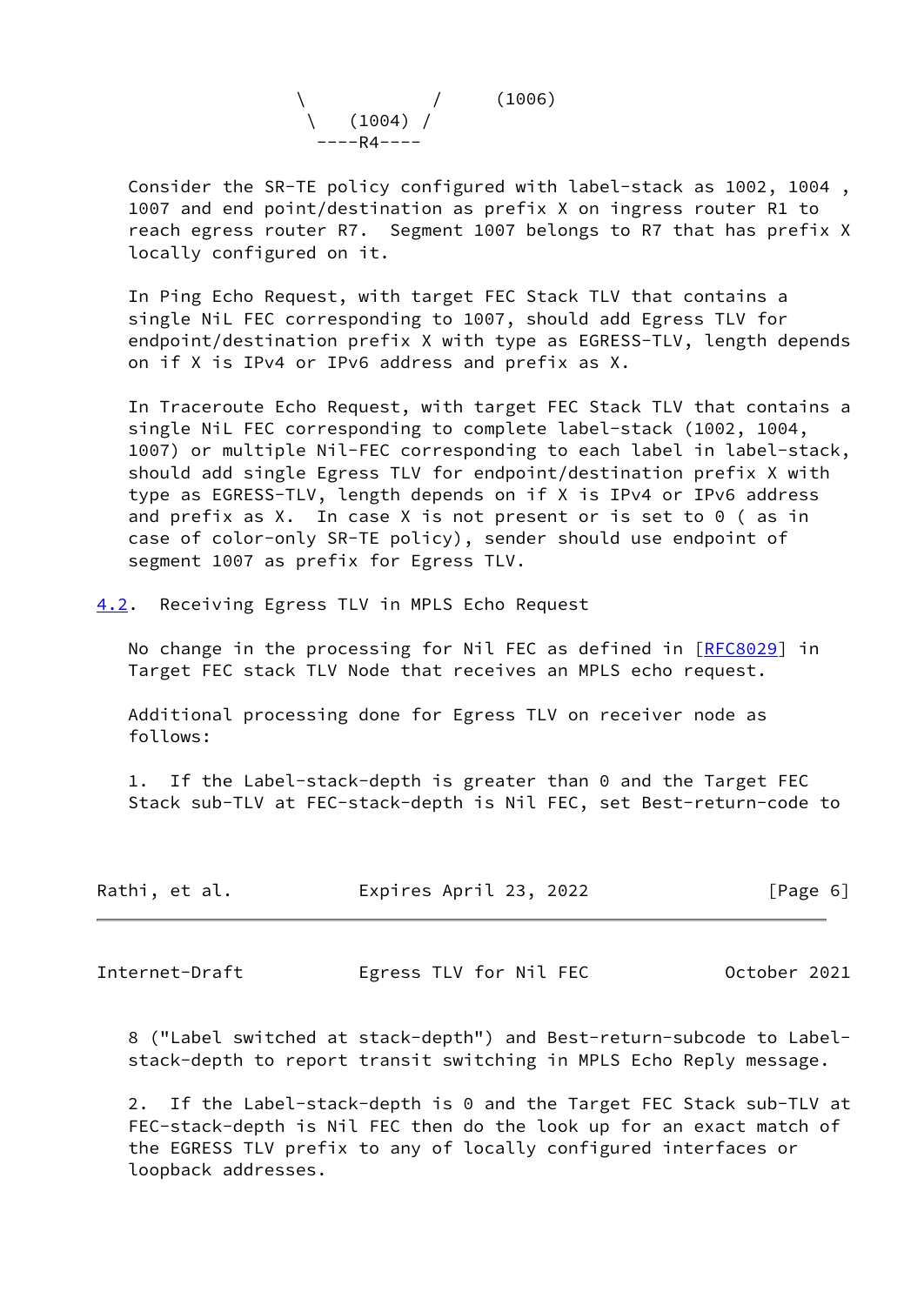2a. If EGRESS TLV prefix look up succeeds, set Best-return-code to TBD2 ("Replying router is an egress for the prefix in EGRESS-TLV") [\(Section 7.2](#page-8-0)) and Best-return-subcode to 1 to report egress ok in MPLS Echo Reply message.

 2b. If EGRESS TLV prefix look up fails, set the Best-return-code to 10, "Mapping for this FEC is not the given label at stack-depth" and Best-return-subcode to 1.

<span id="page-7-0"></span>[5](#page-7-0). Backward Compatibility

 The extension proposed in this document is backward compatible with procedures described in [\[RFC8029](https://datatracker.ietf.org/doc/pdf/rfc8029)]. Router that does not support EGRESS-TLV, will ignore it and use current NIL-FEC procedures described in [\[RFC8029](https://datatracker.ietf.org/doc/pdf/rfc8029)].

 When the egress node in the path does not support the extensions proposed in this draft egress validation will not be done and Best return-code as 3 ("Replying router is an egress for the FEC at stack depth") and Best-return- subcode as 1 to report egress ok will be set in MPLS Echo Reply message.

 When the transit node in the path does not support the extensions proposed in this draft Best-return-code as 8 ("Label switched at stack-depth") and Best-return-subcode as Label-stack-depth to report transit switching will be set in MPLS Echo Reply message.

<span id="page-7-1"></span>[6](#page-7-1). Security Considerations

**TBD** 

<span id="page-7-2"></span>[7](#page-7-2). IANA Considerations

<span id="page-7-3"></span>[7.1](#page-7-3). New TLV

 IANA need to assign new value for EGRESS TLV in the "Multi-Protocol Label Switching (MPLS) Label Switched Paths (LSPs) Ping Parameters" in "TLVs" sub-registry [*IANA*].

<span id="page-7-4"></span>

| Rathi, et al.  | Expires April 23, 2022 | [Page 7]     |
|----------------|------------------------|--------------|
|                |                        |              |
| Internet-Draft | Egress TLV for Nil FEC | October 2021 |

+----------------+-------------+---------------+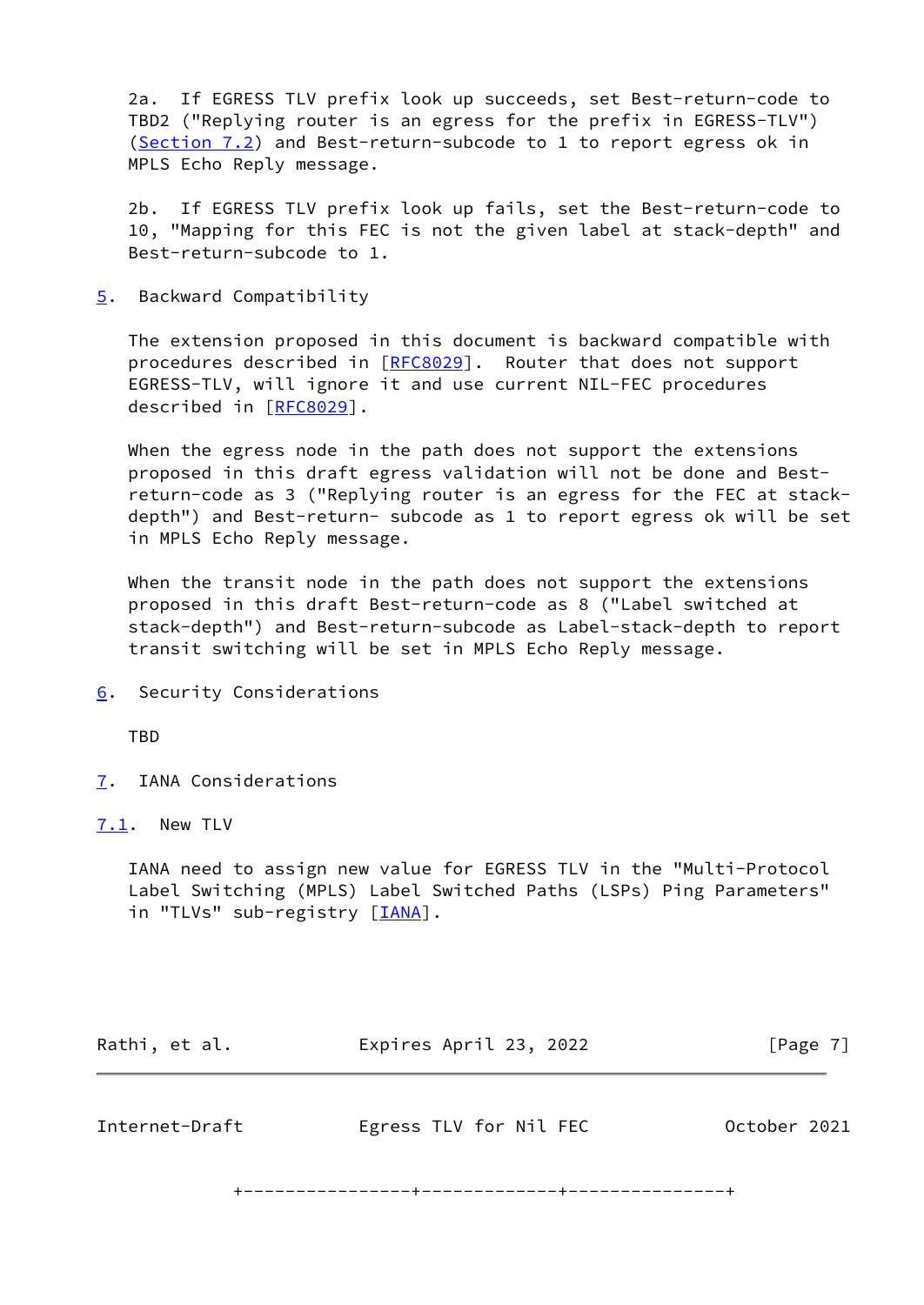| Value                  | Description   Reference |               |
|------------------------|-------------------------|---------------|
| TBD1<br>(suggested 28) | EGRESS TLV   Section 3  | This document |

# Table 1: TLVs Sub-Registry

# <span id="page-8-0"></span>[7.2](#page-8-0). New Return code

 IANA need to assign new Return Code for "Replying router is an egress for the prefix in EGRESS-TLV" in the "Multi-Protocol Label Switching (MPLS) Label Switched Paths (LSPs) Ping Parameters" in "Return Codes" sub-registry. [\[IANA](#page-9-2)].

| Value | Description                                                                                                          | Reference |
|-------|----------------------------------------------------------------------------------------------------------------------|-----------|
| TBD2  | Replying router is an egress   <u>Section 4.2</u><br>  (suggested 36)   for the prefix in EGRESS-TLV   This document |           |

Table 2: Return code Sub-Registry

<span id="page-8-1"></span>[8](#page-8-1). Acknowledgements

TBD.

- <span id="page-8-2"></span>[9](#page-8-2). References
- <span id="page-8-3"></span>[9.1](#page-8-3). Normative References
	- [I.D-ietf-idr-segment-routing-te-policy]

 Filsfils, C., Ed., Previdi, S., Ed., Talaulikar , K., Mattes, P., Rosen, E., Jain, D., and S. Lin, "Advertising Segment Routing Policies in BGP", [draft-ietf-idr-segment](https://datatracker.ietf.org/doc/pdf/draft-ietf-idr-segment-routing-te-policy-09) [routing-te-policy-09,](https://datatracker.ietf.org/doc/pdf/draft-ietf-idr-segment-routing-te-policy-09) work in progress, may 2020, <[https://datatracker.ietf.org/doc/html/draft-ietf-idr](https://datatracker.ietf.org/doc/html/draft-ietf-idr-segment-routing-te-policy-09) [segment-routing-te-policy-09>](https://datatracker.ietf.org/doc/html/draft-ietf-idr-segment-routing-te-policy-09).

<span id="page-8-4"></span>[I.D-ietf-spring-segment-routing-policy]

 Filsfils, C., Talaulikar , K., Bogdanov, A., Mattes, P., and D. Voyer, "Segment Routing Policy Architecture", [draft-ietf-spring-segment-routing-policy-08](https://datatracker.ietf.org/doc/pdf/draft-ietf-spring-segment-routing-policy-08), work in progress, July 2020, <[https://datatracker.ietf.org/doc/html/draft-ietf-spring](https://datatracker.ietf.org/doc/html/draft-ietf-spring-segment-routing-policy-08) [segment-routing-policy-08>](https://datatracker.ietf.org/doc/html/draft-ietf-spring-segment-routing-policy-08).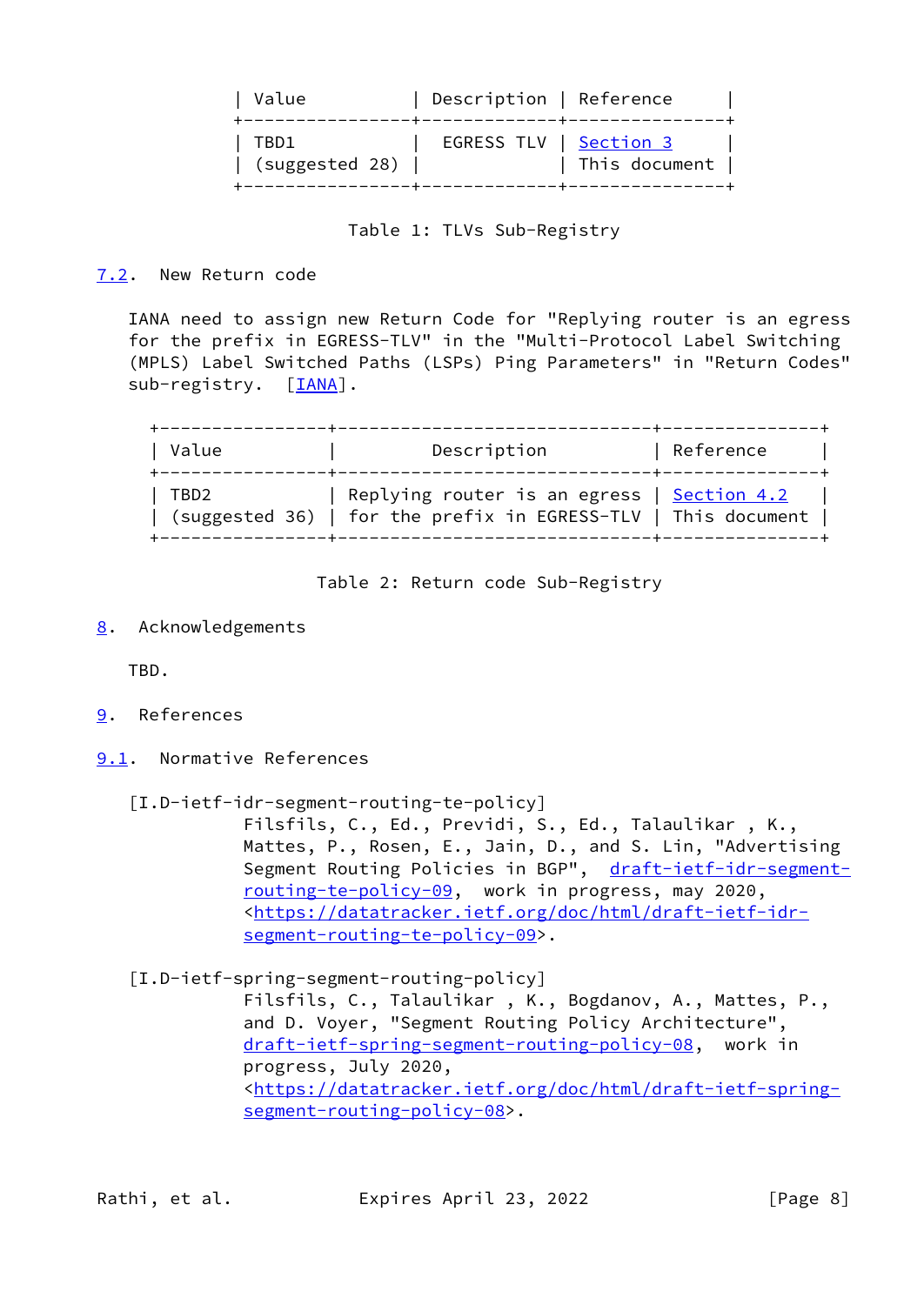<span id="page-9-1"></span>

- [RFC2119] Bradner, S., "Key words for use in RFCs to Indicate Requirement Levels", [BCP 14](https://datatracker.ietf.org/doc/pdf/bcp14), [RFC 2119](https://datatracker.ietf.org/doc/pdf/rfc2119), DOI 10.17487/RFC2119, March 1997, <[https://www.rfc-editor.org/info/rfc2119>](https://www.rfc-editor.org/info/rfc2119).
- [RFC8029] Kompella, K., Swallow, G., Pignataro, C., Ed., Kumar, N., Aldrin, S., and M. Chen, "Detecting Multiprotocol Label Switched (MPLS) Data-Plane Failures", [RFC 8029](https://datatracker.ietf.org/doc/pdf/rfc8029), DOI 10.17487/RFC8029, March 2017, <[https://www.rfc-editor.org/info/rfc8029>](https://www.rfc-editor.org/info/rfc8029).
- [RFC8174] Leiba, B., "Ambiguity of Uppercase vs Lowercase in [RFC](https://datatracker.ietf.org/doc/pdf/rfc2119) [2119](https://datatracker.ietf.org/doc/pdf/rfc2119) Key Words", [BCP 14](https://datatracker.ietf.org/doc/pdf/bcp14), [RFC 8174,](https://datatracker.ietf.org/doc/pdf/rfc8174) DOI 10.17487/RFC8174, May 2017, [<https://www.rfc-editor.org/info/rfc8174](https://www.rfc-editor.org/info/rfc8174)>.
- [RFC8287] Kumar, N., Ed., Pignataro, C., Ed., Swallow, G., Akiya, N., Kini, S., and M. Chen, "Label Switched Path (LSP) Ping/Traceroute for Segment Routing (SR) IGP-Prefix and IGP-Adjacency Segment Identifiers (SIDs) with MPLS Data Planes", [RFC 8287,](https://datatracker.ietf.org/doc/pdf/rfc8287) DOI 10.17487/RFC8287, December 2017, <[https://www.rfc-editor.org/info/rfc8287>](https://www.rfc-editor.org/info/rfc8287).
- <span id="page-9-2"></span><span id="page-9-0"></span>[9.2](#page-9-0). Informative References
	- [IANA] IANA, "Multiprotocol Label Switching (MPLS) Label Switched Paths (LSPs) Ping Parameters", <[http://www.iana.org/assignments/mpls-lsp-ping](http://www.iana.org/assignments/mpls-lsp-ping-parameters) [parameters>](http://www.iana.org/assignments/mpls-lsp-ping-parameters).

Authors' Addresses

 Deepti N. Rathi (editor) Juniper Networks Inc. Exora Business Park Bangalore, KA 560103 India

Email: deeptir@juniper.net

 Kapil Arora Juniper Networks Inc. Exora Business Park Bangalore, KA 560103 India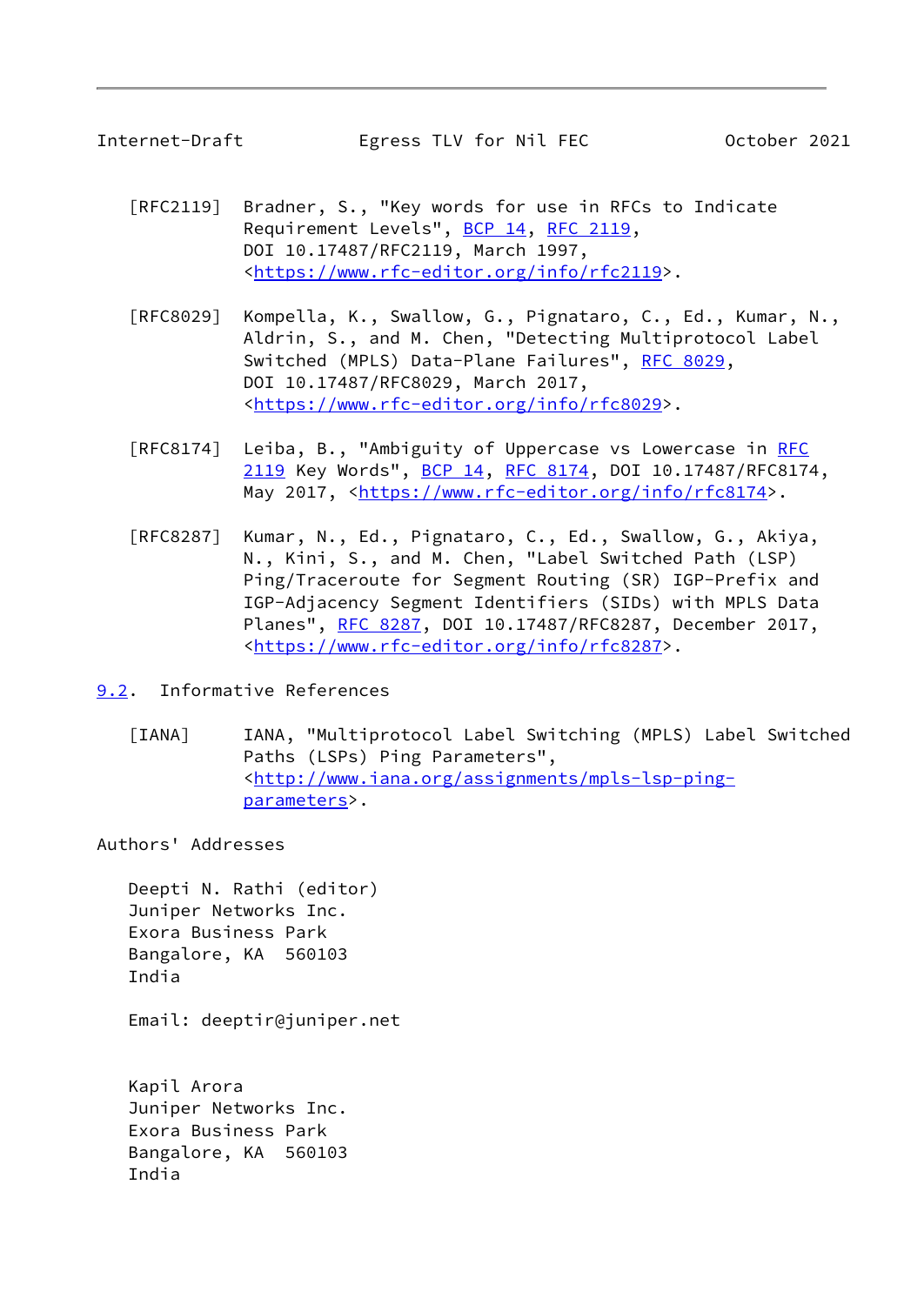| Rathi, et al. | Expires April 23, 2022 | [Page 9] |
|---------------|------------------------|----------|
|               |                        |          |

Internet-Draft Egress TLV for Nil FEC October 2021

 Shraddha Hegde Juniper Networks Inc. Exora Business Park Bangalore, KA 560103 India

Email: shraddha@juniper.net

 Zafar Ali Cisco Systems, Inc.

Email: zali@cisco.com

 Nagendra Kumar Nainar Cisco Systems, Inc.

Email: naikumar@cisco.com